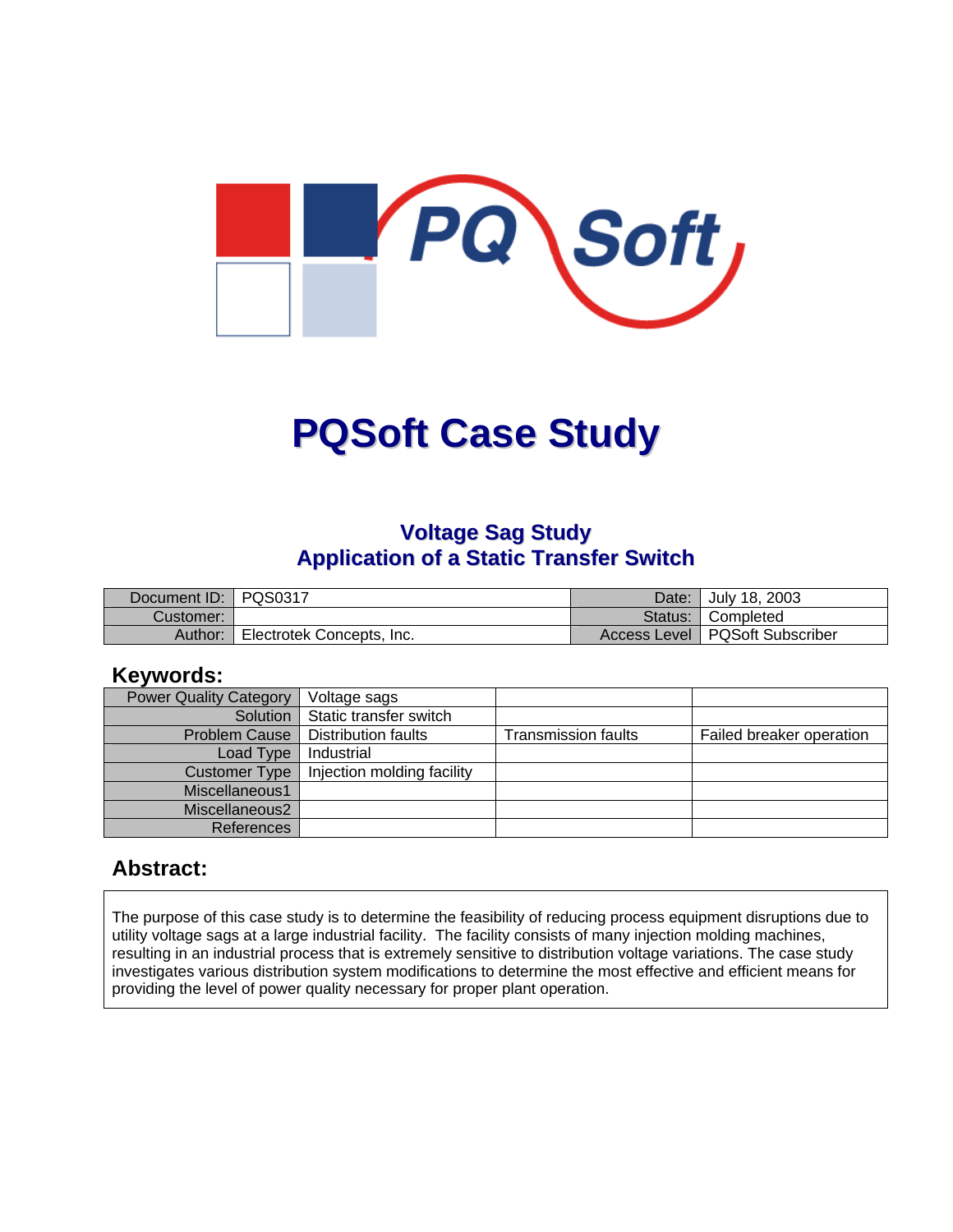# <span id="page-1-0"></span>**TABLE OF CONTENTS**

## **LIST OF FIGURES**

# **LIST OF TABLES**

| Table 2 Breakdown of Costs to Install Static Transfer Switch and Monitor Performance 7 |  |
|----------------------------------------------------------------------------------------|--|

### **GLOSSARY AND ACRONYMS**

Voltage Sag A decrease to between 0.1 and 0.9 pu in rms voltage or current at the power frequency for durations from 0.5 cycles to 1 minute.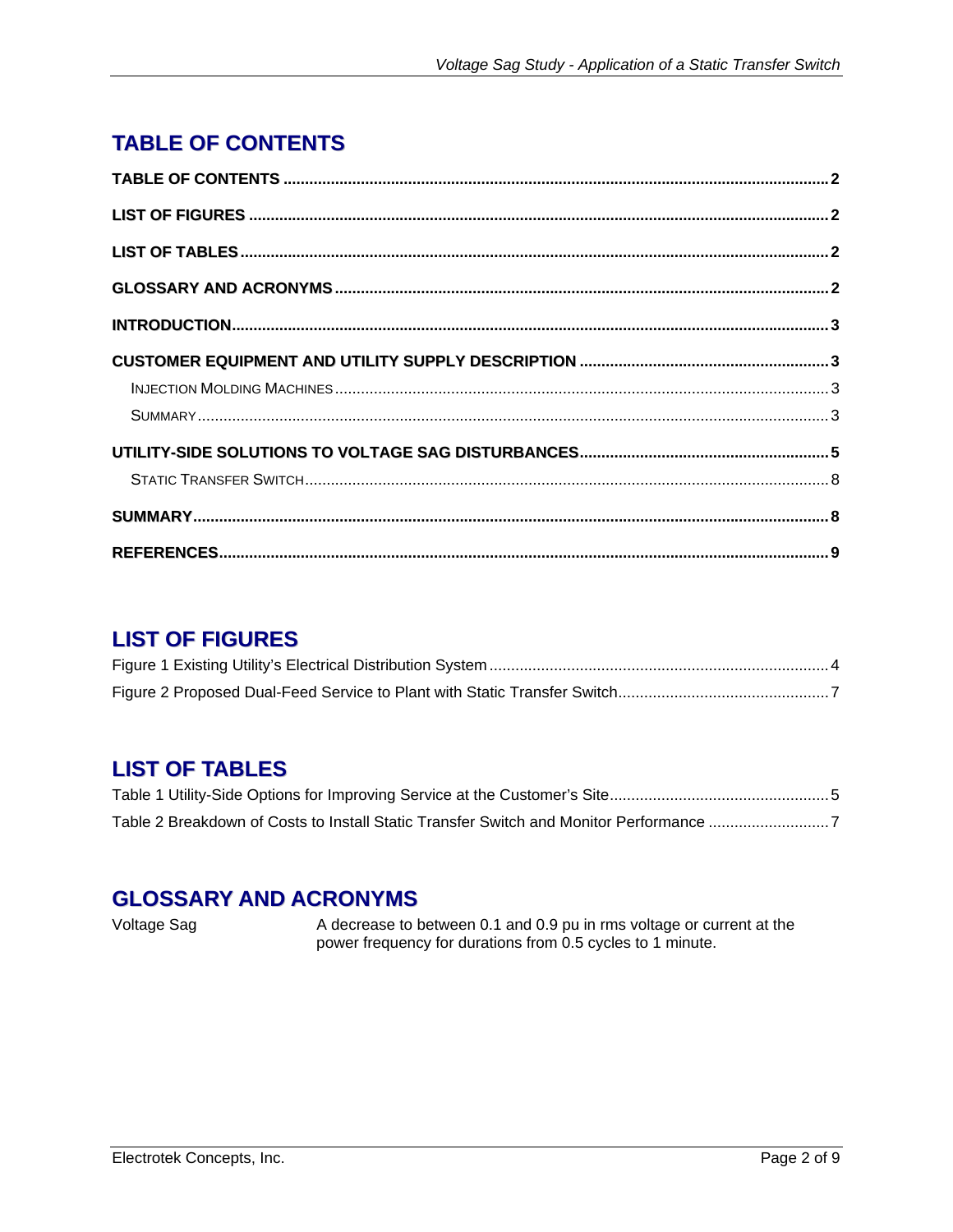## <span id="page-2-0"></span>**INTRODUCTION**

The purpose of this study is to determine the feasibility of reducing process equipment disruptions due to utility voltage sags at a large industrial facility. The study focuses on necessary modifications to the utility distribution system.

The plant manufactures plastic cases for automobile batteries and is served by 480-V, three-phase, fourwire. The plastics plant operates 24/7, peaks at about 1000 kW, and has an annual electricity cost of approximately \$347,000. The customer has not reported the magnitude of dollar losses associated with voltage sags, nor have they provided log information about the number of disturbances suffered and the specific equipment affected. In addition, the customer has insisted that the voltage sag problem be solved on the utility system, rather than inside the plant. The manufacturer says they are not unwilling to modify the existing injection molding machines to provide selective ride-through, nor does it want to bear the expense of providing ride-through equipment capable of protecting entire machines.

## **Customer Equipment and Utility Supply Description**

#### *Injection Molding Machines*

The plant operates 19 injection molding machines and two automatic assemblers. Each machine consists of an ac hydraulic pump motor, a dc extruder motor, and electronic controls and robotics. The total connected molding machine load is about 2000 kW. Plant billing demand is about 1000 kW, but is soon to increase with the addition of ten machines. The plant is highly automated and requires only 7 operating personnel. The few operators make for difficult recovery when production upsets occur. The typical voltage sag disrupts the computer controls serving robotics and causes drop-out of magnetic contactors for the hydraulic pumps.

#### *Summary*

The plant is served from Delivery #3 (Del#3), a transmission-to-distribution substation. The substation is fed from the local utility's 100 kV transmission system. The plant's 23 kV feeder is designated as Circuit 332 and is shown schematically in [Figure 1.](#page-3-1) Del#3 also serves three other 23 kV distribution feeders, 333, 334, and 335. The local utility operates two similar points-of-delivery, designated as Delivery #1 (Del#1) and Delivery #2 (Del#2). Circuit #112, from Del#1, is being considered as the source of an alternate 23 kV feed to the plant because it will be extended to the vicinity of the customer's site to accommodate system improvement and load growth requirements.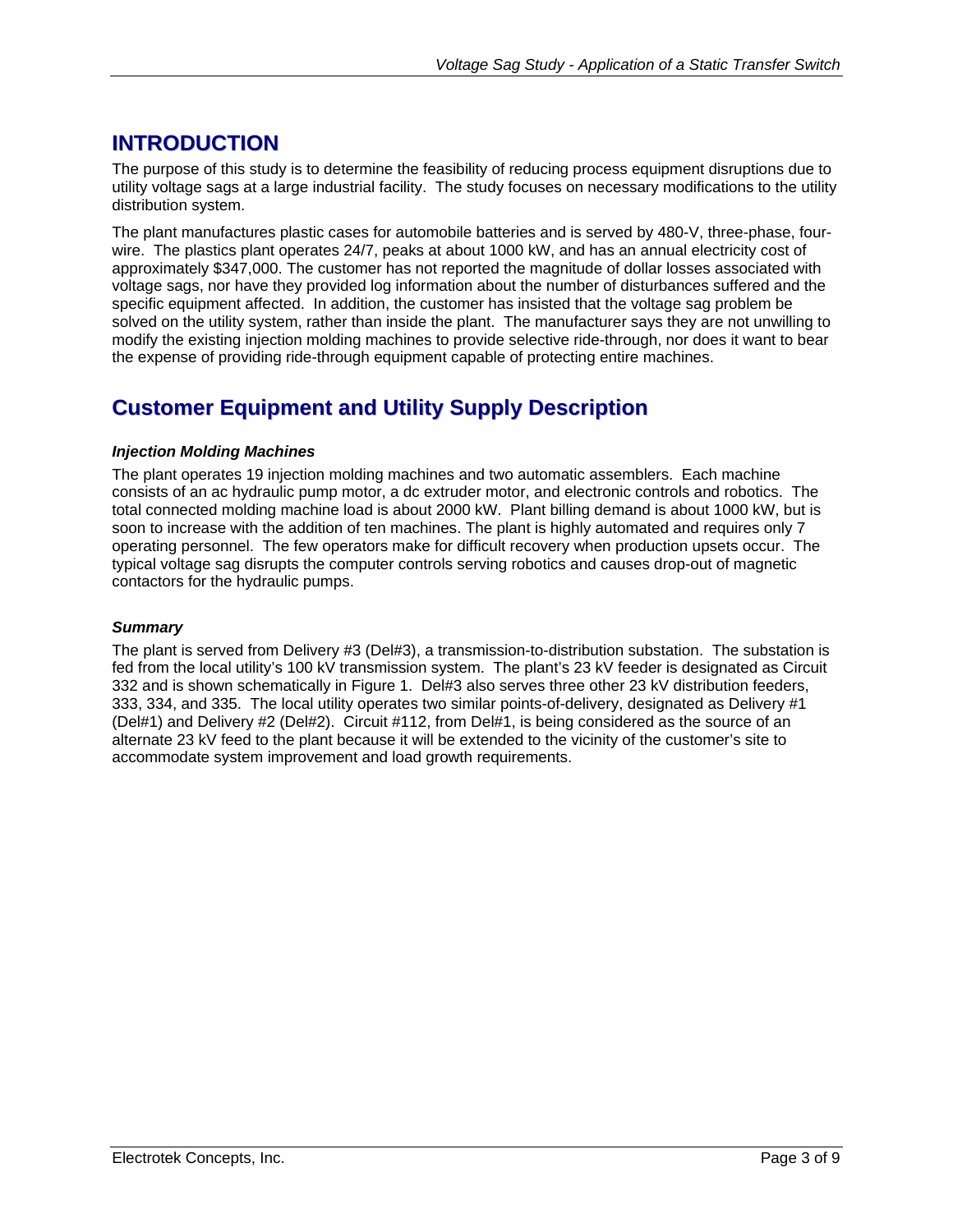<span id="page-3-1"></span><span id="page-3-0"></span>

#### **Figure 1 Existing Utility's Electrical Distribution System**

The city should expect one to two feeder breaker operations per month per feeder on its 23 kV distribution system. Based on Electrotek's experience, this level of activity is typical for overhead distribution systems with multiple feeders per substation with the kind of animal, vegetation and lightning exposure which exists in the area. Standard construction, multiple feeder per substation, overhead distribution circuits are not designed to provide the type of performance required by sensitive industrial customers like the one here.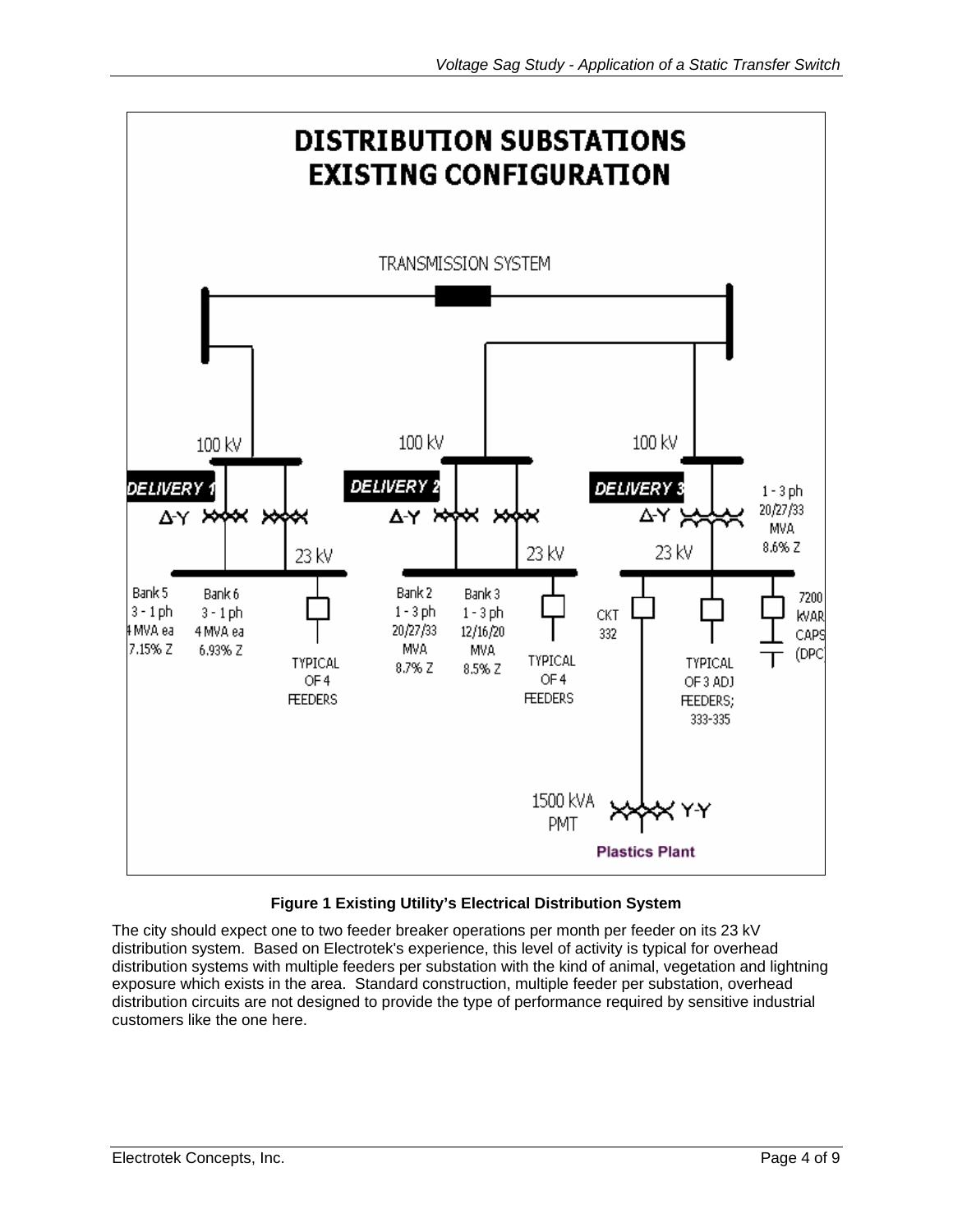## <span id="page-4-0"></span>**Utility-Side Solutions to Voltage Sag Disturbances**

[Table 1](#page-4-1) summarizes the utility-side options for reducing voltage sag interruptions at the plant. The table is arranged with the present service (Feeder #332 out of Del#3) listed first, and the other service options listed in order of decreasing interruptions at the customer's site. This table is based upon the utility's SCADA information and utilizes several assumptions (outlined in [Table 1\)](#page-4-1). The most important of these assumptions is that the table is based on *one test year* of interruption data. Fault data in other years may be considerably different. The table also does not include sags due to faults on the transmission system.

| <b>SERVICE OPTION</b>                                                                            | <b>SAG</b><br><b>EVENTS</b> | <b>TRIP</b><br><b>EVENTS</b> | <b>OUTAGES</b> | <b>Total Shutdowns</b><br>at<br><b>Site</b> |
|--------------------------------------------------------------------------------------------------|-----------------------------|------------------------------|----------------|---------------------------------------------|
| Present (#332)                                                                                   | 14                          | 8                            |                | 22                                          |
| Feeder #112                                                                                      | 18                          | 6                            |                | 24                                          |
| Feeder #112 Served from<br>Del#1 Split Bus                                                       | $\mathcal{P}$               | 6                            |                | 8                                           |
| Feeder #112 Preferred,<br>#332 Alternate; with Static<br><b>Transfer Switch</b>                  | $\mathcal{P}$               | 0                            | 0              | 2                                           |
| Feeder #112 (from Split Bus)<br>Preferred, #332 Alternate; with<br><b>Static Transfer Switch</b> |                             | 0                            |                |                                             |
| <b>ASSUMPTIONS</b><br>1. Analysis compiled from SCADA records, 10/2/91 to 11/22/92.              |                             |                              |                |                                             |

<span id="page-4-1"></span>**Table 1 Utility-Side Options for Improving Service at the Customer's Site** 

- 2. Breaker trips on the feeder serving the customer caused plant process shutdowns.
- 3. Multiple breaker trips in a single fault event caused one plant shutdown.
- 4. Sags on adjacent feeders deep enough to trigger "DEAD" indication on SCADA reporting caused shutdowns at the plant.
- 5. Breaker trips on adjacent feeders which did not trigger DEAD indication did not cause plant shutdowns.
- 6. Fault events not causing a breaker trip or DEAD trigger (i.e., those faults not recorded by SCADA) did not affect the plant.
- 7. Sags due to faults on the transmission system serving the utility's substations are not included in the above figures.

Recommended Solution -- Dual Feed and Static Transfer Switch

Electrotek recommends that the utility install a dual-feed service to the plant which includes an electronic static transfer switch, as shown schematically in [Figure 2.](#page-6-1) This service will dramatically reduce the number of interruptions to the plant, and can be integrated into the utility's load growth plans to relieve some of the installed cost of the system. Preliminary estimates indicate that the new service can be installe[d for about \\$300,000, not including the costs to extend Circuit #112 to the site.](#page-6-2)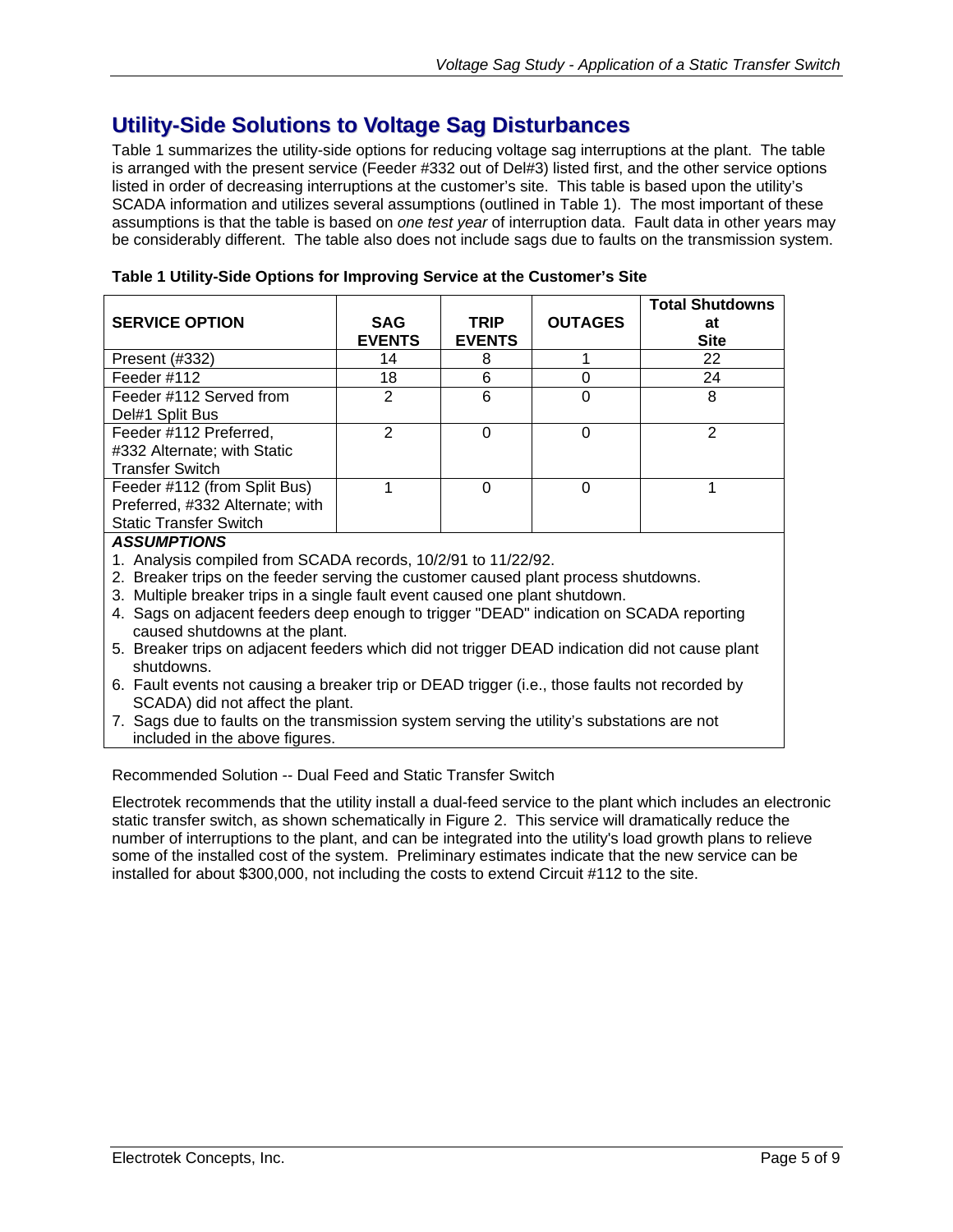Table 2 shows a breakdown of the estimated costs.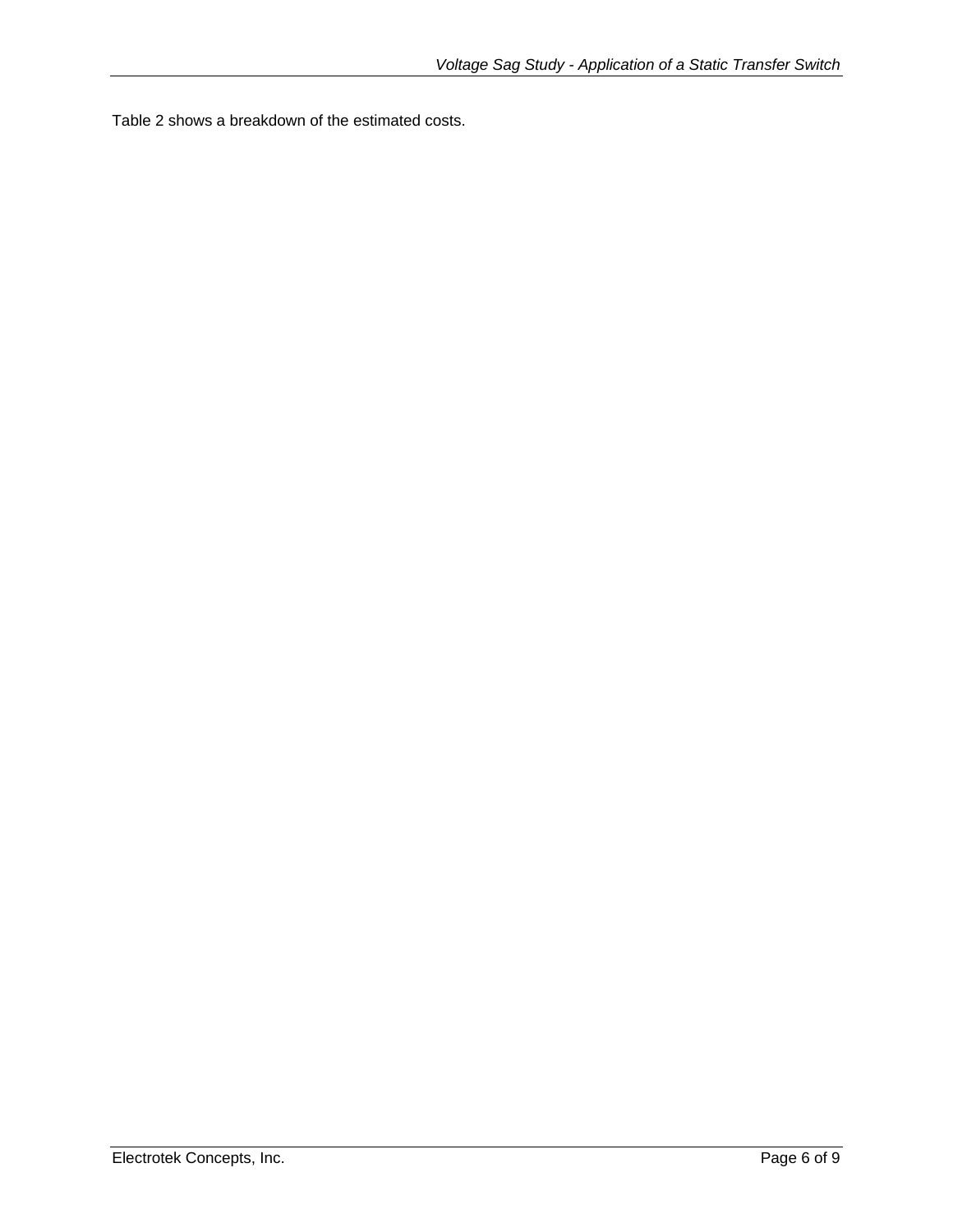<span id="page-6-2"></span><span id="page-6-0"></span>

| Table 2 Breakdown of Costs to Install Static Transfer Switch and Monitor Performance |  |
|--------------------------------------------------------------------------------------|--|
|--------------------------------------------------------------------------------------|--|

| <b>Item</b>                                       | Capital Cost, thousands |
|---------------------------------------------------|-------------------------|
| 2000 kVA Static transfer switch                   | 218                     |
| Static transfer switch Installation               | 22                      |
| Static transfer switch Subtotal                   | 240                     |
| Ventilated Enclosure for Static transfer switch   | 15                      |
| Cost Difference - 2500-kVA & 750-kVA Transformers | 17                      |
| 6-Month Monitoring                                | 28                      |
| <b>Total Estimated Installed Cost</b>             | \$300                   |

<span id="page-6-1"></span>

**Figure 2 Proposed Dual-Feed Service to Plant with Static Transfer Switch**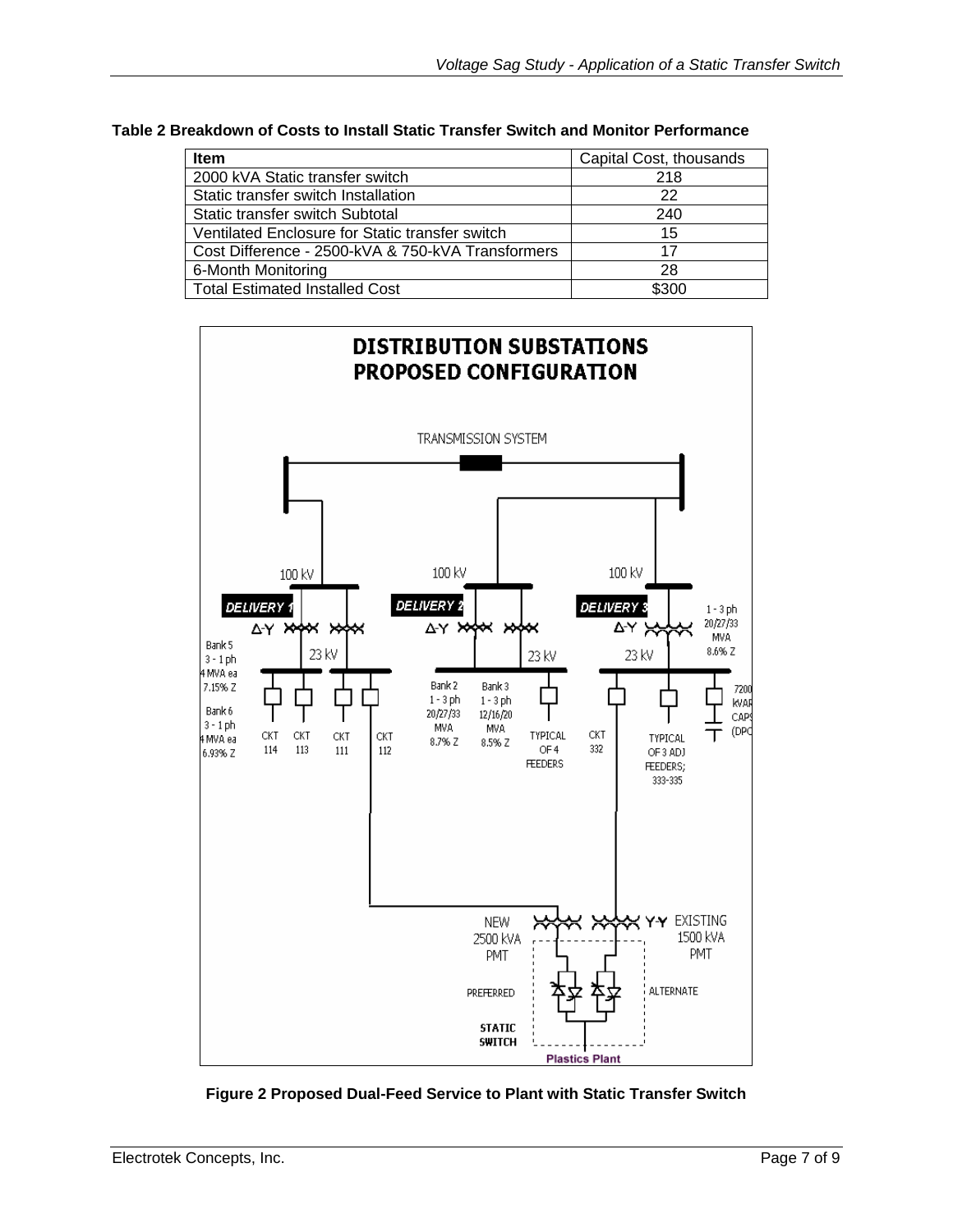<span id="page-7-0"></span>Operating costs for the static transfer switch are expected to be minimal. The manufacturer lists the switch efficiency at 99.5%. Power losses in the switch therefore will add less than \$5000 to the customer's annual billing. Similar static transfer switch installations have not been air conditioned, so the additional energy costs related to the switch will be limited to ventilation fan operation. The electronic components require little maintenance.

#### *Static Transfer Switch*

The electronic static transfer switch consists of silicon-controlled rectifiers (SCR's) which can quickly disconnect sensitive loads from a preferred source, and re-connect the loads to an un-faulted alternate source. At the plant, the preferred source would be the new 2500 kVA padmount transformer served from Circuit #112, while the alternate source would be the existing service. The static transfer switch can transfer to the alternate source in approximately ¼ to ½ cycles.

The static transfer switch will transfer to the alternate source under the following conditions:

- Source undervoltage (less than about 80% on any single phase);
- Source overvoltage (greater than 110%);
- Loss of continuity in source-side SCR (SCR failure);
- Blown fuse in source;
- Manual signal.

It is designed to transfer back to the preferred source when:

- The preferred source is in-phase;
- The preferred source is within 10% of nominal voltage for greater than 2 sec (adjustable);
- Operator switch is in "automatic" position;
- The transfer to alternate was not caused by an SCR failure.

Electrotek expects that the switch will alleviate the majority of voltage sags which cause an adverse impact to plastics plant. The plant will still be susceptible to deep sags on the utility's transmission system, distribution system faults which affect Del#1 and Del#3 simultaneously, and failures in the static transfer switch itself. These occasions are expected to be rare.

#### **SUMMARY**

Electrotek recommends that the utility combine planned system improvements with modifications in its service to the plastics plant to lessen the plant's exposure to voltage sags. The proposed project would include splitting the Del#1 23 kV bus, extending Circuit #112 to the customer's site, installing a new 2500 kVA transformer to accommodate additional load growth within the customer's facility, and installing an electronic static transfer switch capable of transferring the plant load to Circuit #332 during interruptions and voltage sags on Circuit #112. Electrotek estimates that the static transfer switch will add approximately \$300,000 to the system improvement project.

Modifications to a utility system which benefit a single customer are generally paid for by that customer. Normal utility practice is to apply additional facilities charges to the customer's monthly electric bill to cover the cost of the improvements. These monthly charges generally equal 1.0% to 2.0% of the installed cost of the improvements and apply indefinitely. The utility uses a plan which applies a monthly charge of 1.7%. The additional facilities charge under this plan would add less than 10% to the customer's projected monthly billing after the expansion.

The plastics manufacturer could realize a significant reduction in economic losses associated with voltage sags by accepting the static transfer switch solution. These savings could be applied against the additional facilities charges. In addition, the customer's load growth may qualify the plant to receive an economic development incentive rate. The incentive rate savings, by utility calculations, could exceed \$150,000 over the next five years. These savings would also lessen the impact of the facilities charges.